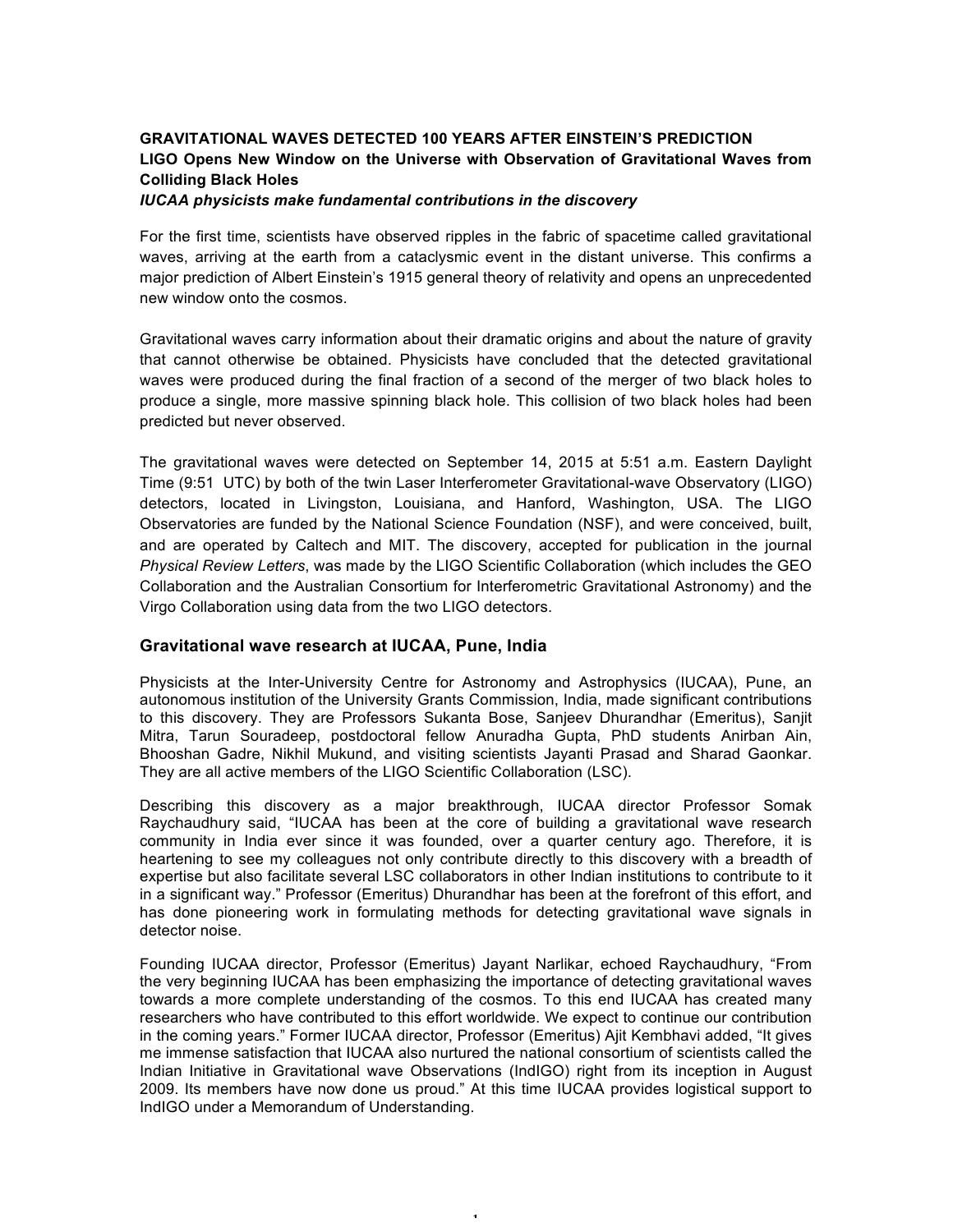IUCAA's involvement in the discovery spanned across a wide range of areas of this multidisciplinary search, beginning with the basic idea used in finding the weak and short-lived gravitational wave signal in the very noisy data of the LIGO detectors. That idea, due to Dhurandhar and B. Sathyaprakash (then a postdoctoral fellow at IUCAA, now in Cardiff) from 1991, was of matching thousands of wave patterns expected from black hole binaries, as derived from Einstein's theory, with the data from the detectors. This maiden detection relies on this fundamental work.

For further confirmation of the common astrophysical origin of the signals, a multi-detector consistency test was applied. The theoretical foundation for it was laid by Bose and Dhurandhar, alongwith Archana Pai (then a PhD student at IUCAA, now at IISER Thiruvananthapuram). More recently, the duo, along with Mitra, Gupta and Mukund, carried out extensive studies towards understanding the LIGO detectors' data and found ways of discerning astrophysical signals from transient terrestrial noise in the data. IUCAA scientists also contributed towards developing a set of analysis tools that were used in this discovery. The High Performance Computing facility at the IUCAA Data Center provided valuable support.

Bose, who has been in the LSC since 2000, reminisced, "In 1991 the possibility of making a direct detection of gravitational waves looked remote. But multi-detector observations got a shot in the arm in 1994, with the construction of the two LIGO detectors beginning in the US. It needed a leap of faith for us to begin working in a research area in the nineties that was just getting started." Dhurandhar agreed, "It is a fantastic feeling to see this substantial body of work, to which IUCAA has contributed in a major way, come to fruition with this discovery finally."

Astronomers at IUCAA, led by Varun Bhalerao, Javed Rana, and Akshat Singhal, joined forces with their international partners to search for an afterglow soon after the gravitational wave signal was picked up by LIGO on September 14, 2015 and relayed to them subsequently. In collaboration with multiple other institutions in India and abroad, IUCAA is leading the effort for setting up necessary mechanisms in India for electromagnetic follow-up of gravitational wave events, especially, because both kinds of signals, whenever emitted, can teach us much more about these violent phenomena in the universe than what any single kind can.

"This is why we need a third LIGO like detector, far away from the ones in the US. A threedetector network will be able to localize a gravitational wave source much more accurately," says Tarun Souradeep, who is the spokesperson of IndIGO. Since it is much simpler and quicker for telescopes to scan a small area of the sky for an electromagnetic counterpart, a third detector is critical in transforming this discovery into the launch of Gravitational wave Astronomy.

## **An international collaboration**

LIGO was originally proposed as a means of detecting these gravitational waves in the 1980s by Rainer Weiss, professor of physics, emeritus, from MIT; Kip Thorne, Caltech's Richard P. Feynman Professor of Theoretical Physics, emeritus; and Ronald Drever, professor of physics, emeritus, also from Caltech.

LIGO research is carried out by the LIGO Scientific Collaboration (LSC), a group of more than 1000 scientists from universities around the United States and in 14 other countries. More than 90 universities and research institutes in the LSC develop detector technology and analyze data; approximately 250 students are strong contributing members of the collaboration. The LSC detector network includes the LIGO interferometers and the GEO600 detector. The GEO team includes scientists at the Max Planck Institute for Gravitational Physics (Albert Einstein Institute, AEI), Leibniz Universität Hannover, along with partners at the University of Glasgow, Cardiff University, the University of Birmingham, other universities in the United Kingdom, and the University of the Balearic Islands in Spain.